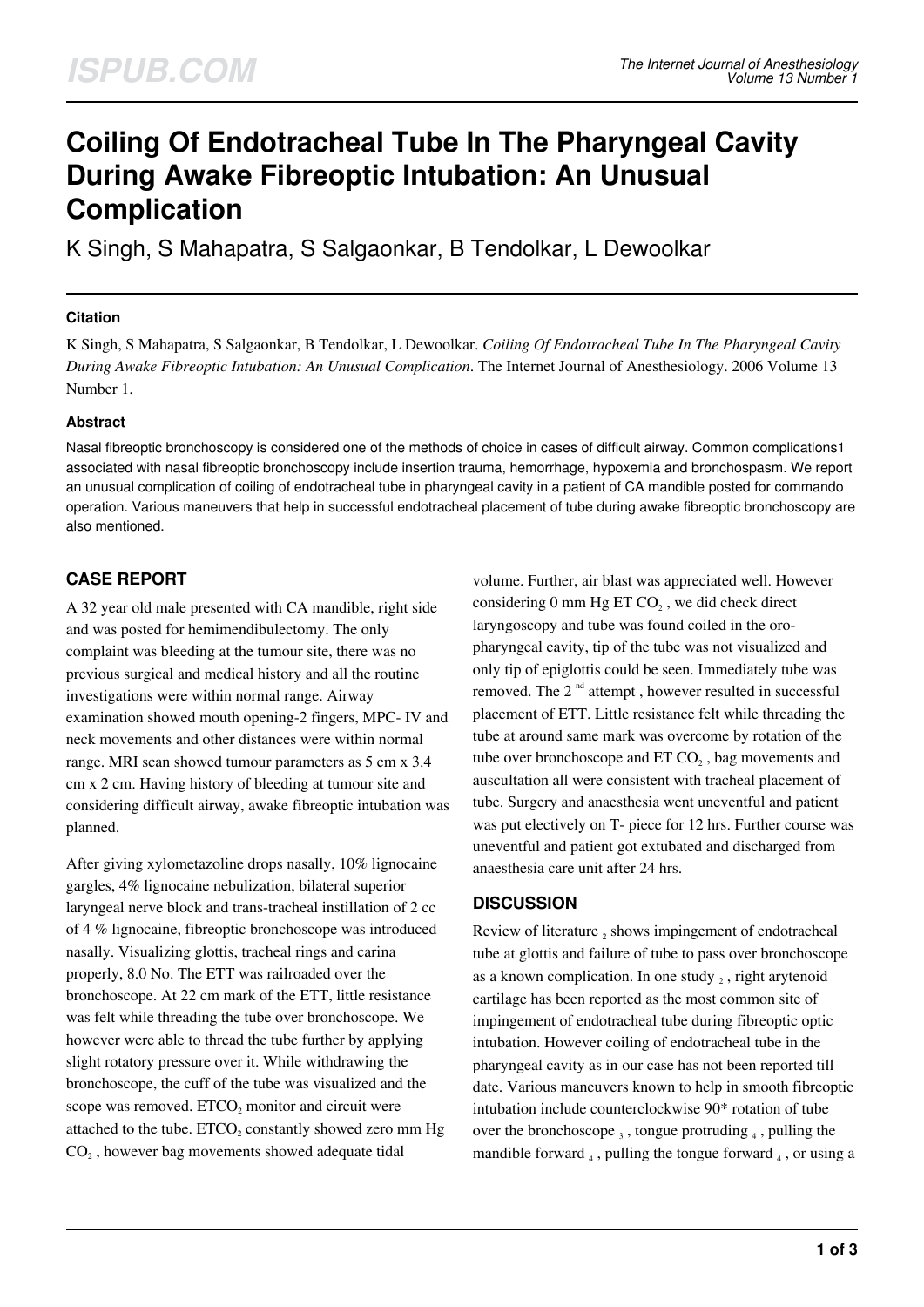tongue retractor  $_4$ . Application of external pressure to the larynx may also assist in tube advancement  $<sub>5</sub>$ .</sub>

Attempting to pass a relatively larger tracheal tube over small size scope may result in lower rate of successful intubation  $_{67}$ . Interposing a smaller tracheal tube between fibreoptic and the larger tracheal tube has been reported to help in this context  $_{7,8}$ .

Another reason cited as failure to thread the tube over bronchoscope is if the tip of the scope protrudes through the Murphy's eye<sub>9</sub>. Advancing the bronchoscope under direct vision identifying both sides of tube can help in tackling this problem.

In our case, we presume that the endotracheal tube got impinged somewhere at the glottis and later, instead of entering the trachea, got coiled in the pharyngeal cavity. Bag movments and good blast can only be explained by the fact the the tip of tube or murphy's eye must have been placed quite close to the glottis, and with patient spontaneously breathing we were able to appreciate the bag movements and the air blast. Later, we were able to successfully intubate the patient with anticlockwise rotation and advancement of the tube.

This incidence also emphasizes the importance of  $ETCO<sub>2</sub>$  in confirmation of tracheal placement of endotracheal tube. Other methods indicated in confirmation of tracheal placement of tube include chest X-ray, Sonomatic confirmation of tracheal intubation (SCOTI) and ultrasound. 10

Other known complications of fibreoptic bronchoscope include overdose of topical anaesthetic, insertion trauma, hemorrhage, upper airway obstruction related to passage of instrument through area of tracheal stenosis, hypoxemia and  $b$ ronchospasm $_1$ .

A case report of gastric rupture after awake fibreoptic intubation in a patient with laryngeal carcinoma has been reported  $_{11}$ .

We conclude such a complication should be kept in mind by any anesthesiologist while practicing fibreoptic intubation in order to detect this complication in time and to prevent any catastrophe later.

## **CORRESPONDENCE TO**

Dr. Kanwar Vishal Singh Dept. of anaesthesia, Seth G.S. medical college and K.E.M. Hospital, Parel, Mumbai-12 Email: kanvis1981@gmail.com Ph.- 91-9819908226

## **References**

Epub 2005 Mar 11

1. Paul G. Barash, Bruce F. Cullen, Robert K. Stoelting. Clinical Anaesthesia, fifth edition, 2006: Anaesthesia for thoracic surgery: 838-839 2. A. G. Marfin1, R. Iqbal, F. Mihm, M. T. Popat, S. H. Scott and J. J. Pandit . Determination of the site of tracheal tube impingement during nasotracheal fibreoptic intubation. Anaesthesia Volume 61 Issue 7 Page 646 - July 2006 3. Schwartz D, Johnson C, Roberts J. A maneuver to facilitate flexible fibreoptic intubation. Anaesthesiology 1989; 71:470-471 4. Couture P, Perreault C, Girard D. Fiber optic bronchoscopic intubation after induction of general anaesthesia: another approach. Can J Anaesth 1992; 39:99 5. Bond A. Assisting fibreoptic intubation. Anaesthesia and Intensive care 1992;20: 247-248 6. Hakala P, Randell. Comparisons between two fiberscopes with different diameter insertion cords for fibreoptic intubation. Anaesthesia 1995;50:735-737 7. Marsh NJ. Easier fibreoptic intubations. Anaestesiology 1992; 76:860-861 8. Rosenblatt WH. Overcoming obstruction during bronchoscope-guided obstruction of trachea with double setup endotracheal tube. Anaesth Analg 1996;83:175-177 9. Ovassapian A. Failure to withdraw flexible fibreoptic laryngoscope after nasotracheal intubation. Anaesthesiology 1985;63:124-125 10. Jerry A. Dorsh, Susan E. Dorsh. Understanding anaesthesia equipment. 4th edition: 594-595 11. Ho CM, Yin IW, Tsou KF, Chow LH, Tsai SK. Gastric rupture after awake fibreoptic intubation in a patient with laryngeal carcinoma. Br J Anaesth. 2005 Jun;94(6):856-8.